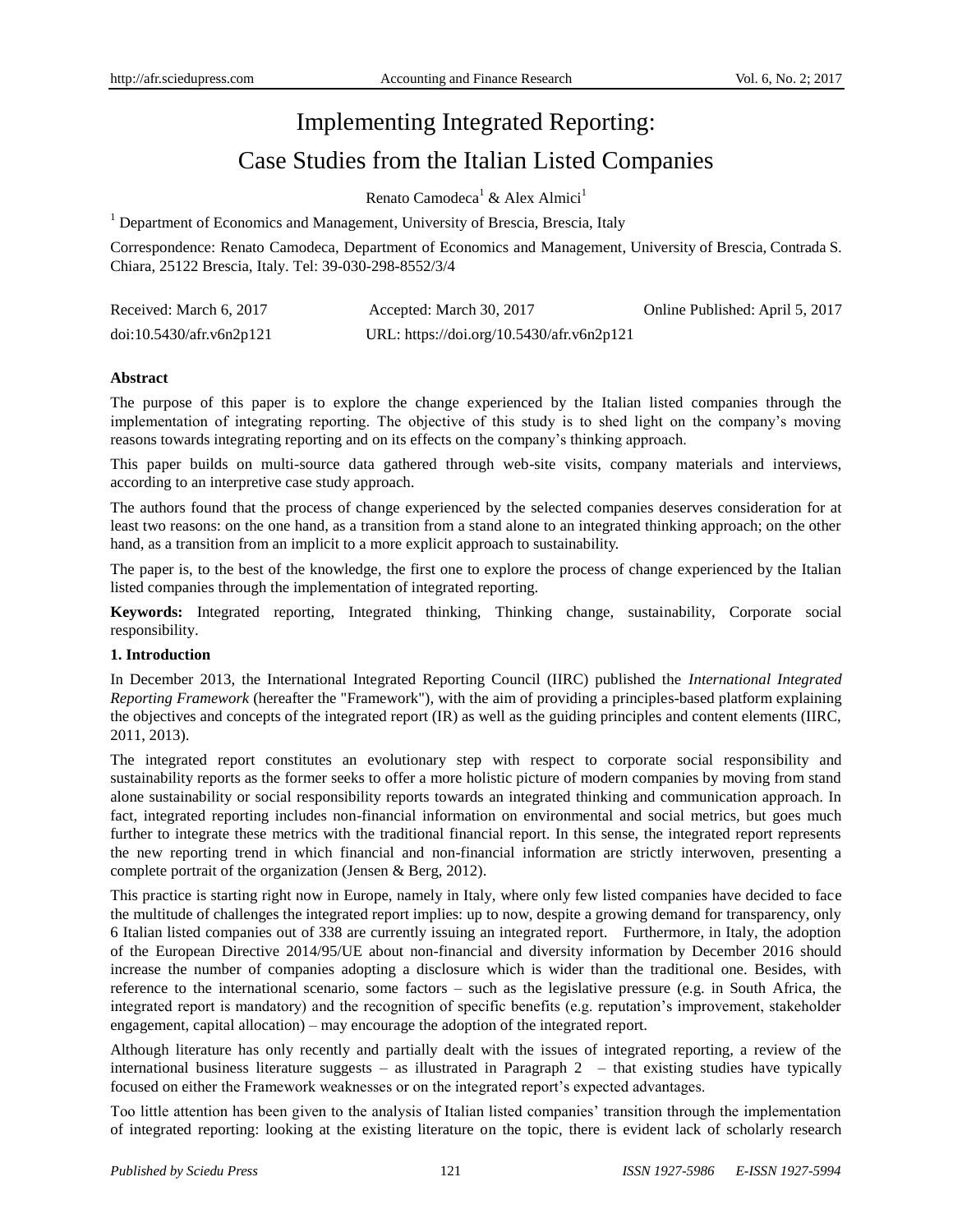concerning the above-stated issue: this study attempts to fill this gap and add to the existing literature by a case study analysis aimed at exploring Italian integrated reporting practices and the related change occurred in the companies' way of thinking. As an emerging phenomenon, there are few empirical studies exploring integrated reporting practices and this paper provides some insights into integrated reporting in Italy.

In view of the above, the purpose of this paper is to investigate the dynamic path the Italian listed companies went through to implement integrated thinking at a strategic and operational level; it also highlights the key factors that have contributed to the success of the transition process to embed integrated thinking in the strategy, practices, structures and culture of the selected companies.

In detail, the research questions the present study aims at are the basically two: on the one hand we wonder why the selected Italian listed companies have moved to integrated reporting, on the other we are interested in exploring which main changes the selected Italian listed companies experienced through the implementation of integrated reporting.

In order to answer the above questions and in view of the Italian listed companies scenario, the study focused on the few Italian companies adopting the integrated reporting process, that is (in terms of first-time adoption): Sabaf (2005), Eni (2010), Atlantia (2012), Terna (2013) and Unicredit (2014). Companies' features will be underlined in the Paragraph 4.

The research was conducted by adopting a qualitative and multi-source case-study approach based both on content analysis of company reports and on structured interviews.

This study shows that company's change, due to the adoption of the integrated report, can be regarded as a transition from a stand alone to an integrated thinking as well as a transition from an implicit to a more explicit approach to sustainability. The integrated thinking is a culture or attitude that should begin at board level and determine the board's agenda and method of operating (SAICA, 2015)

The paper is structured as follows. Paragraph 2 shows a literature review about the integrated reporting, including some contributions on the case study approach. Paragraph 3 describes the research approach. Paragraph 4 provides a brief description of the Italian selected companies. Paragraph 5 deals with the case studies related to the reasons of the transition to integrated reporting and the change experienced by the selected companies. Paragraph 6 contains some concluding remarks, trying to answer to the above-mentioned questions in view of the current situation regarding the Italian listed companies.

# **2. The Theoretical Framework: A Literature Review on Integrated Reporting**

Despite the fact that the integrated report issue has progressively gained prominence in the professional world over the last decade and among international standard setters, literature on the subject has only partially addressed it, focusing only on some specific profiles.

Eccles & Krzus (2010), Eccles, Beiting & Saltzman (2010), Eccles & Saltzman (2011), Eccles, Krzus & Watson (2012), Eccles and Krzus (2014), Jensen and Berg (2012) are among those who first addressed the issue of the integrated report.

As part of Eccles et al.'s contributions, the adoption of the integrated report is strongly promoted in so far as it can produce many internal and external benefits. It can produce internal benefits which are identifiable in reducing risks linked to reputation, the increased involvement of shareholders and all stakeholders in general and in taking appropriate decisions to ensure a better use of internal resources. It can also produce external benefits, referring to market advantages arising not just from economic disclosure; regulatory, in terms of greater capability to respond to the increasing local Stock Exchange requirements (Eccles & Krzus, 2010; Eccles, Beiting & Saltzman, 2010; Eccles & Saltzman, 2011; Eccles, Krzus & Watson, 2012; Eccles and Krzus, 2014). In general, Eccles believes that the adoption of the integrated report facilitates the diffusion of practices compliant with global responsibility and sustainability principles; these are intended as the fulfilment of all the expectations (economic, social and environmental) relevant to the company's stakeholders.

With reference to the institutionalist theory, Jensen and Berg (2012) also emphasize the added value of the integrated report compared to other forms of communication: for this purpose, aspects of commonality and differentiation are studied between companies that prepare an integrated report and those resorting to a sustainability report (Jensen & Berg, 2012). According to the institutionalist theory, companies operate in a political, social, cultural and economic environment in which the institutions are putting pressure and constraints on the way they run their businesses. In compliance with this approach, the authors attribute the choice by a defined sample of companies to draw up an integrated report - rather than a sustainability report - to specific identifiable variables such as the current regulatory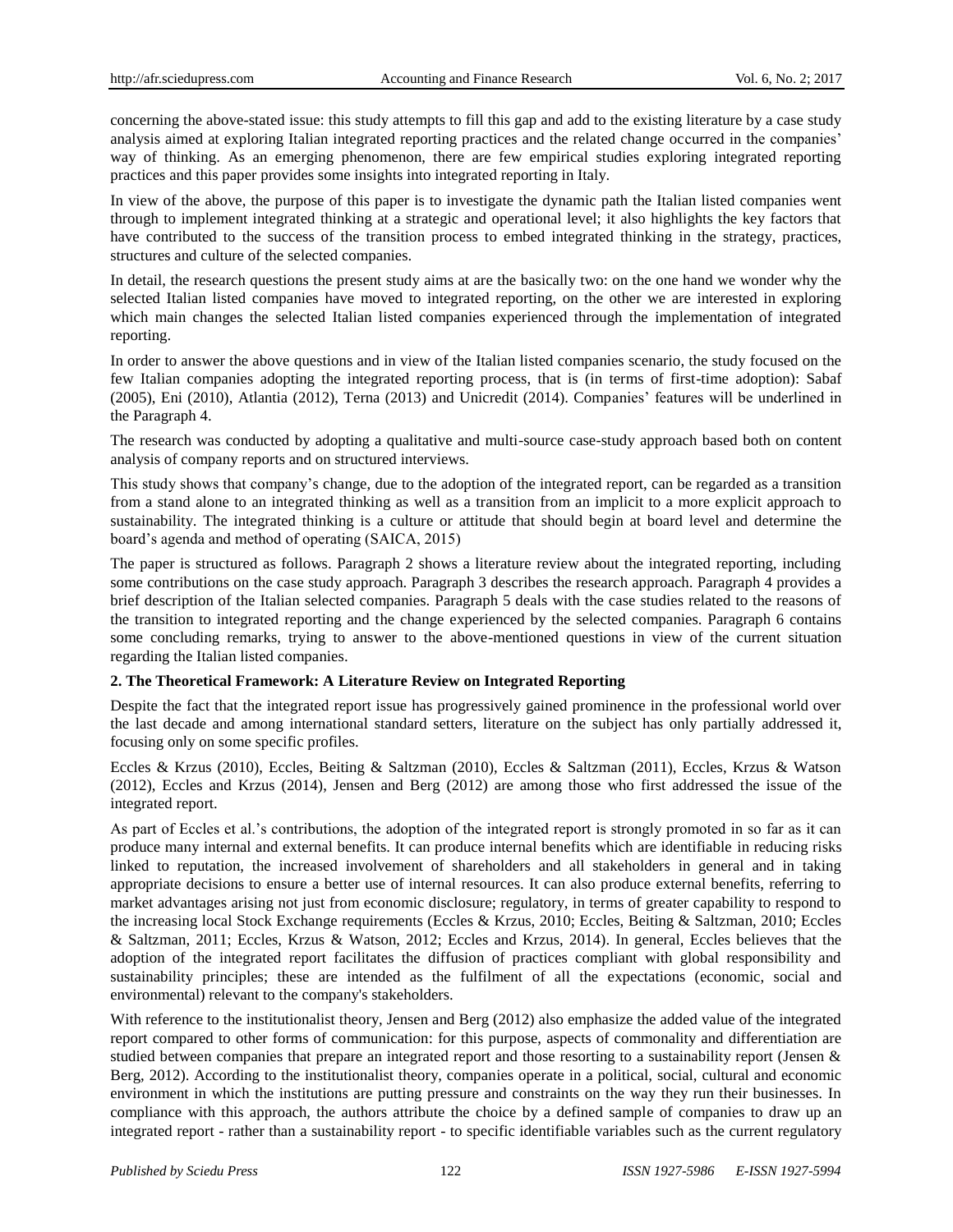system (civil law or common law), the concentration of ownership, market efficiency, social, environmental and economic development and the degree of success of the principle of responsibility.

Some contributions have been made of a highly critical nature from 2013, especially with regard to the integrated report model proposed by the IIRC (Brown & Dillard, 2014; Flower, 2015; Thomson, 2015).

Brown and Dillard consider the IIRC's approach to the integrated report to be particularly limited and unsuitable in stimulating more responsible behaviour: the authors also ask for greater attention to the social, political and economic context in drafting the integrated report (Brown & Dillard, 2014).

Compared to the version provided by the Consultation Draft, Flower believes that the definitive Framework version has abandoned sustainability accounting, identifying the main reason in the composition of the IIRC governing bodies, mainly in respect of the accounting professions and representatives of multinational enterprises. Flower also challenges the scarcely binding nature of the provisions contained in the Framework on consequent potential problems in terms of effectiveness (Flower, 2015).

Similarly, taking up Flower's study, Thomson criticizes the IIRC's Framework, identifying its main weakness in the absence of adequate appreciation of the sustainability principle (Thomson, 2015).

Other studies have corroborated the importance of the integrated report, highlighting the potential and possible benefits (Adams, 2015; Burke & Clark, 2016; Stacchezzini, Melloni & Lai, 2016). Adams highlights, in particular, the limitations of Flower's criticism, replicating that the alleged departure from sustainability does not constitute a source of weakness, given that the representation of corporate sustainability is not the integrated report's main objective. Adams also stresses the relevance of the integrated report in relation to the progressive awareness of businesses in understanding and representing the value creation process in the short, medium and long term (Adams, 2015). Even Stacchezzini et al. (2016) analyse the integrated report role especially in communicating corporate sustainability practices: in this regard, their research findings underline how firms not only provide limited forward-looking and quantitative disclosure of their actions to achieve sustainability outcomes but also avoid providing information about their sustainability performance when their social and environmental results are poor. Their research evidence suggests pessimistic conclusions about the capability of this reporting process to encourage the integrative management of corporate sustainability (Stacchezzini et al., 2016).

Some analyses have been made to verify whether the integrated report can actually encourage the adoption of more responsible behaviour: in this regard, based on interviews with representatives of fifteen Australian businesses, Stubbs and Higgins (2014) have questioned whether internal mechanisms developed through the integrated reporting process are likely to impact on corporate culture, stimulating greater attention to sustainability and the consequent adoption of innovative forms of disclosure (Stubbs & Higgins, 2014). According to the above authors, the observation of the empirical data collected would lean towards the absence of the investigated relation, although it is important to acknowledge that the integrated reporting process is in a start-up phase. Stubbs and Higgins's study was based on in-depth semi-structured interviews with organisations in varying stages of implementing integrated reporting; in total, 23 interviews were conducted with sustainability managers, finance managers and communication managers across the largest 15 companies listed on the Australian Securities Exchange.

From an analysis of the same sample of firms, according to an institutionalist approach, Higgins et al. (2014) analyse the possible readings of the information contained in the integrated report: the authors point out that the approaches to reading are often conflicting, thus limiting the role of the integrated report with respect to the assertion of more responsible management behaviour (Higgins, Stubbs & Love, 2014).

With regard to the South Africa case, Rensburg and Botha (2014) have proved the importance the integrated report has taken on for stakeholders to acquire preliminary information upon making an investment. The research shows how the integrated report is just an additional information source with respect to the traditional economic and financial ones, which however amounts to the primary reference for the investing public (Rensburg & Botha, 2014).

As part of the literature on integrated reporting, it is also possible to identify the studies focused on the analysis of theories (in particular, stakeholder theory, institutional theory and innovation diffusion theory) to which the integrated reporting process relates (Ioana & Adriana, 2014), or the theoretical and practical challenges of the problems arising from a non-unique application and interpretation of the integrated report (De Villiers, Rinaldi & Unerman, 2014).

Other studies covered the determinants and consequences of integrated reporting, analysing the extent to which consistency between integrated and other company reporting could be achived (Mio, 2016) as well as the relations between integrated and sustainability reporting (Busco et al, 2013).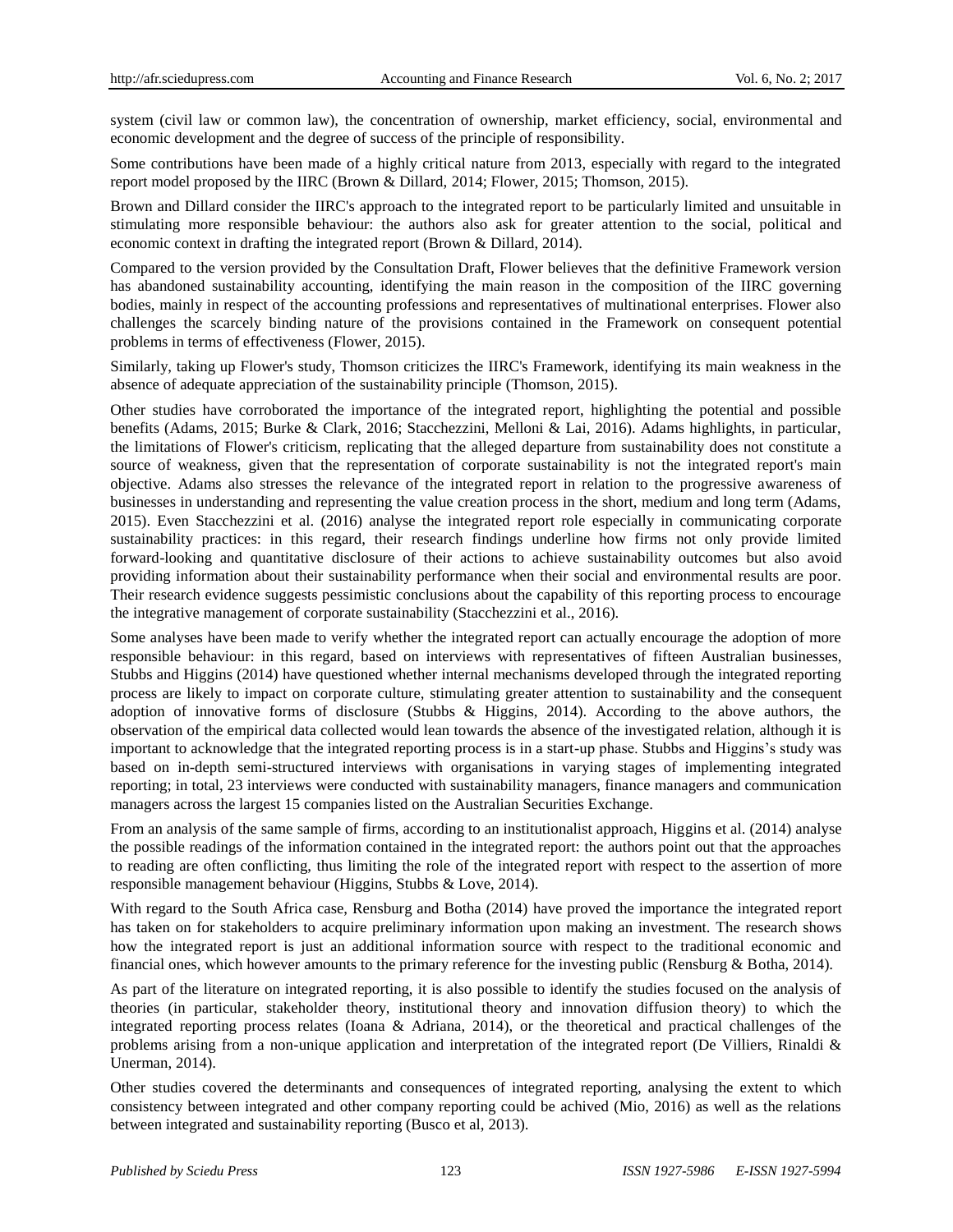However, there is a shortage of empirical research aimed at assessing the actual degree to which the integrated report has been adopted by companies. In fact, there are only few studies aiming at providing insights into the early stage development of the integrated reporting process; in this regard, one of the first surveys was the one conducted by Wild and Van Staden on integrated reports - published between 2010-2012 - of the fifty-eight companies included in the IIRC's Integrated Reporting Emerging Practice Examples Database (Wild & Van Staden, 2013). This study found that early integrated reports were in general lengthy rather than concise and they failed to adhere to all the Guiding Principles; their focus emphasized soft measures like strategy, operating context and organisational overview rather than hard measures like performance and future outlook, with a generally low level of responsiveness to the principle of "stakeholder inclusiveness". A significant finding was that early IR is not dominated by high social and environmental impact industries as suggested in current literature, but by the financial services industry.

The surveys conducted by Lai et al. (2013), Incollingo (2014) and Salvioni and Bosetti (2014) are also related to this context: the first one aims at checking the business model disclosure practices in the integrated reports of twenty-one European companies, while the second and the third verify the integrated reports'compliance to the Framework by the members of the Pilot Program.

Unlike the two above stated studies (Wild & Van Staden, 2013; Lai, Melloni & Stacchezzini, 2013), the present paper analysed the implementation of the integrated reporting process focusing on the change experienced by the Italian companies rather than evaluating the companies' integrated report compliance to the Framework or their business model disclosure practices. In this sense, this study contributes to the existing literature about the implementation of the integrated report.

# **3. Research Approach**

In this paper case study approach – on the basis of inductive content analysis – has been adopted in order to cope with the literature gap - as underlined in Paragraph 2 - consisting in a shortage of empirical research aimed at assessing the actual extent of the company's integrated report adoption.

Having a widespread application for teaching purposes, case studies could also be seen as a guide to establishing a frame for data collection in a particular piece of research, thereby seeking to cover contextual conditions which might be relevant for the phenomenon being studied (Patton & Appelbaum, 2003; Herzig et al., 2012). Furthermore, case studies are particularly suitable for research areas where there are few prior theroretical pieces of literature based on empirical research (Eisenhardt, 1989) and the most appropriate research questions are those asking "how" and "why" (Yin, 2003) rather than those requiring broad statistical analysis. As stated in paragraph 2, literature review underlines a lack of scholarly research about the empirical analysis of companies' transition towards the integrated report; in this regard, the case study approach appears suitable in order to answer the above stated research questions.

In the present study, the transition to the integrated report by the Italian listed companies has been examined according to a "interpretive" case study approach (Ryan et al., 1992), illustrating the current practices in terms of procedures adopted. The information has been collected - according to a triangulation approach (Merchant, 1985; Simons, 1990) - from multiple sources such as face-to-face and telephone structured interviews and documentary evidence (company's integrated and sustainability reports).

According to a multi-source approach, the analysis has been carried out on the basis of both the company's reports (integrated and sustainability reports obtained through web-site visits) and the structured interviews to the sustainability and investor relations managers. Indeed, as stated in previous studies (Adams & McNicholas, 2007; Adams & Frost, 2008), we verified that not only are sustainability managers typically responsible for sustainability reporting, but also involved in integrated reporting process. Investor relations managers were also included as they have played a significant role in sustainability reporting (Adams, 2002).

The interviews were supplemented with companies' reports and data on their websites, to help understand how the companies were managing the integrated reporting process.

Firstly, we carried out a content analysis (Krippendorff, 1980; Weber, 1990) – using qualitative coding techniques (Strauss & Corbin, 1990/1998) – involving the selected companies' integrated report (from the first to the last issue) and the companies' sustainability reports. Secondly, information gathered through the content analysis was linked to information collected during the interviews with the selected companies' senior managers on companies' experience in the integrated reporting transition process.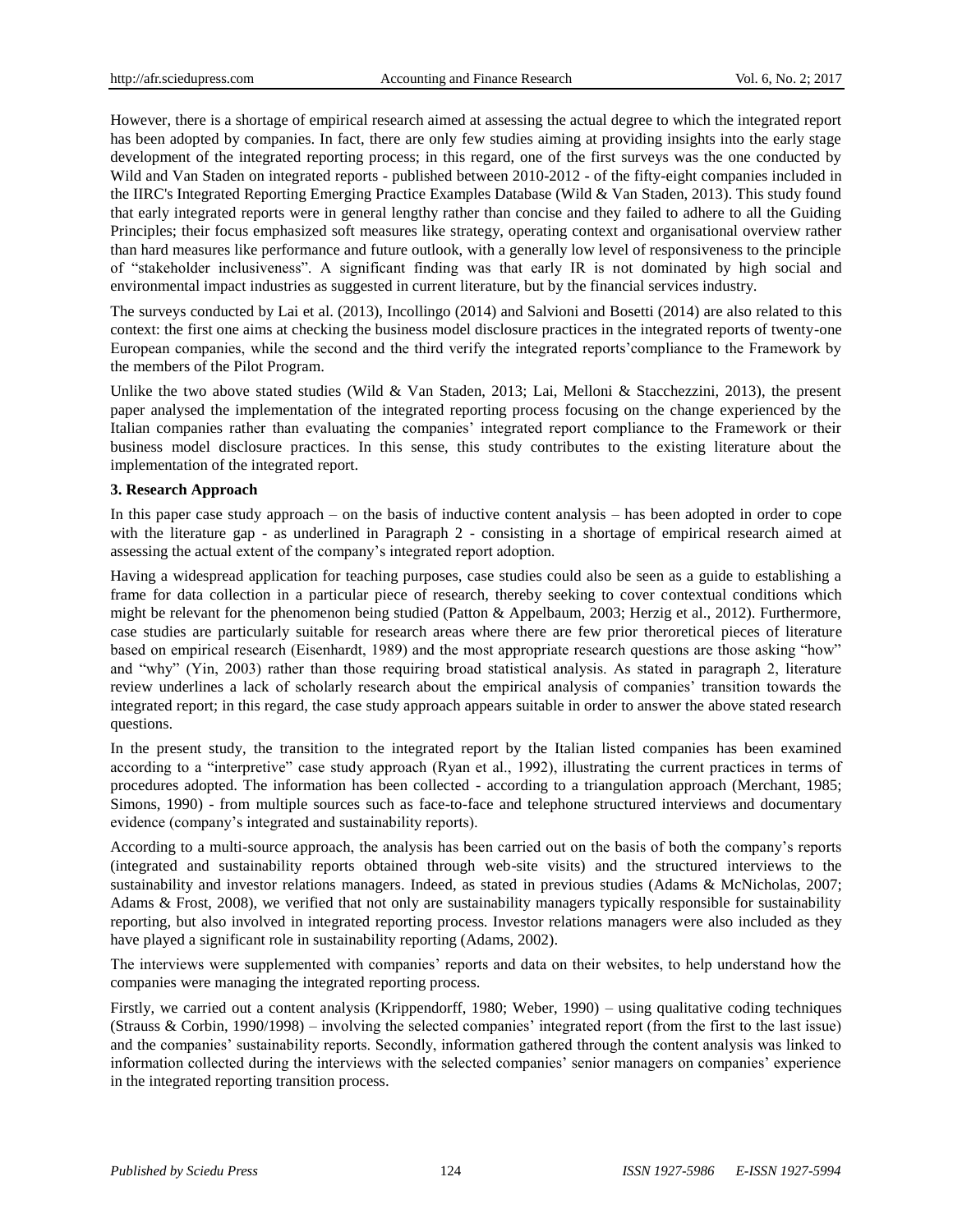The interviews were conducted in order to gather useful information about at least two issues: the reasons for Italian listed companies' transition towards the integrated reporting, and the nature of change experienced through the implementation of integrated reporting.

In detail, in order to answer to these questions, the questionnaire's structure and the analysis of the company's documents aimed at investigating the following main aspects:

- the reasons of selected companies' route towards the integrated report;
- the main companies' steps towards the integrated report;
- the relation between governance and integrated reporting;
- the integrated thinking impact on the internal control systems;
- the selected companies'approach to the integrated report issue;
- the selected companies' opinion of the Framework;
- the main difficulties experienced by the selected companies in the integrated reporting implementation;
- the organization's response to the company's decision of adopting the integrated report;
- the relations between the selected companies' integrated report and the other companies'reports;
- the selected companies' focus in terms of integrated report's stakeholder.

As a result, the study will be based on qualitative data collection and analysis method according to an interpretive approach, which is methodologically appropriate in exploratory research of this nature.

# **4. The Selected Companies**

The analysis carried out in this paper concerns five listed Italian companies adopting the integrated report: they are all "large companies" according to the European Union Directive 2013/34 (Note 1)'s requirements and they belong to the *Star*(Note 2) and *FTSE MIB*(Note 3) *Segments* of the Milan Stock Exchange.

The companies have been selected among those in Italy (Note 4) which have implemented the integrated reporting process since 2005; some of them have taken part to the IIRC Pilot Program started during 2011. Their operating sectors include "industrial goods and services", "oil and gas", "electricity" and "financials".

| Company   | $_{\rm IR}$<br><b>First-time</b><br>adoption | <b>Listing</b>                                                      | <b>Stock</b><br><b>Exchange</b><br>segment | <b>Sector</b>                                                     | <b>Size (European</b><br><b>Directive</b><br>2013/34/EU) | <b>IIRC Pilot</b><br>program |
|-----------|----------------------------------------------|---------------------------------------------------------------------|--------------------------------------------|-------------------------------------------------------------------|----------------------------------------------------------|------------------------------|
| Atlantia  | 2012                                         | 2002<br>(Milan Stock<br>Exchange)                                   | <b>FTSE</b><br><b>MIB</b>                  | Industrial goods<br>and services<br>(infrastructure)              | Large company<br>(Financial<br>statements 2015)          | ✓                            |
| Eni       | 2010                                         | 1995<br>(Milan Stock)<br>Exchange)<br>(New York Stock)<br>Exchange) | <b>FTSE</b><br><b>MIB</b>                  | Oil $&$ gas                                                       | Large company<br>(Financial)<br>statements 2015)         | ✓                            |
| Sabaf     | 2005                                         | 1998<br>(Milan Stock)<br>Exchange)                                  | <b>Star</b>                                | Industrial goods<br>and services<br>(components)<br>for kitchens) | Large company<br>(Financial)<br>statements 2015)         |                              |
| Terna     | 2013                                         | 2004<br>(Milan Stock<br>Excahnge)                                   | <b>FTSE</b><br><b>MIB</b>                  | <b>Utilities</b><br>(electricity)                                 | Large company<br>(Financial<br>statements 2015)          | ✓                            |
| Unicredit | 2014                                         | 2005<br>(Milan Stock<br>Exchange)                                   | <b>FTSE</b><br><b>MIB</b>                  | Financials<br>(Bnaks)                                             | Large company<br>(Financial<br>statements 2015)          |                              |

Table 1. Selected companies's main features

Table 1 shows a brief description of the selected companies.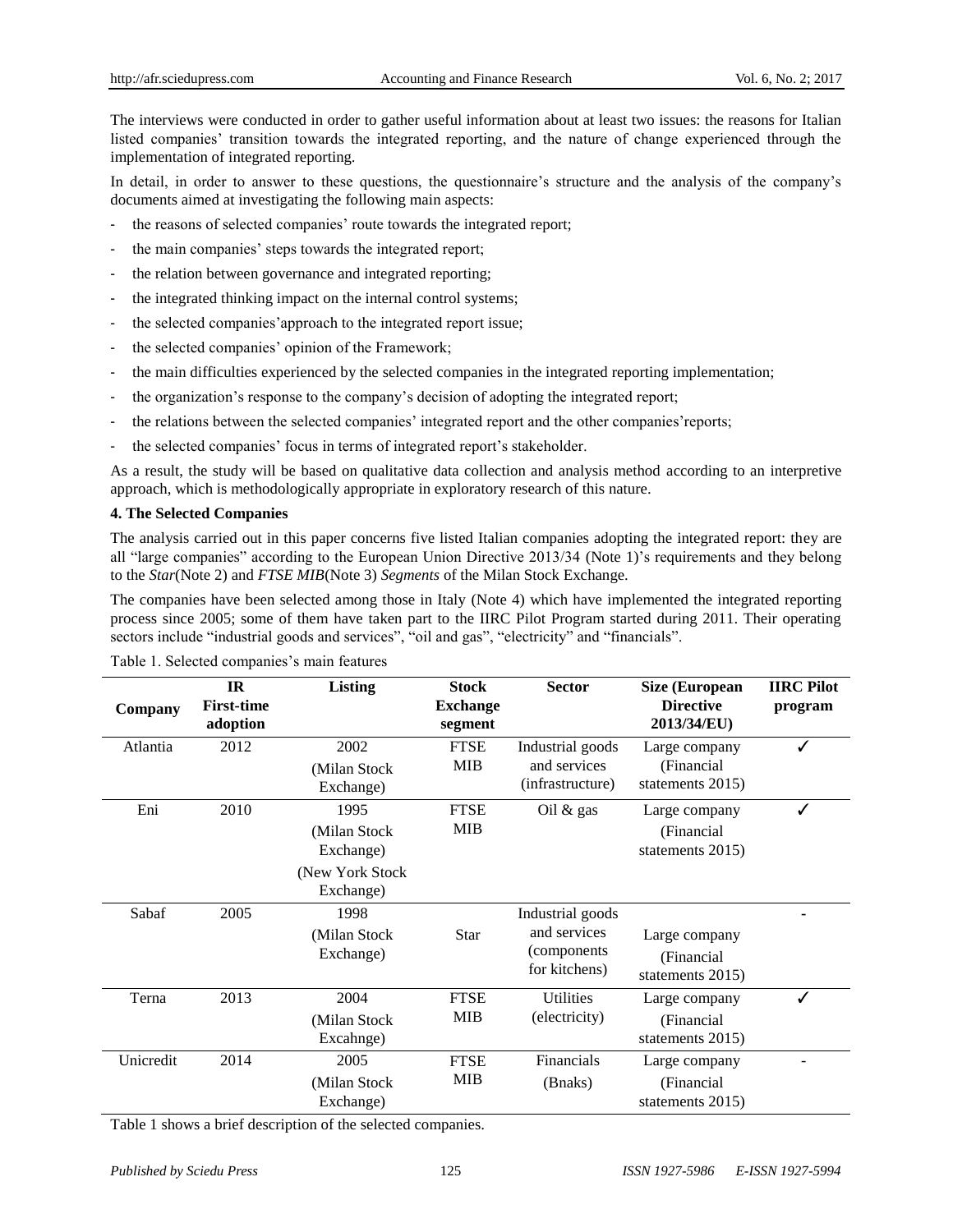**Atlantia** is a holding company that operates in the infrastructure sector. With 5,000 km of toll motorways in Italy, Brazil, Chile, India and Poland and more than 5 million customers a day on Group's network, Atlantia is one of the leading players in the motorway sector. Atlantia manages Rome airports (Fiumicino and Ciampino) with 46 million passengers a year. World leader in free-flow tolling, through Telepass Atlantia manages the most widespread electronic payment system for services related to mobility in Europe with nearly 9 million customers. Atlantia has been listed on the Borsa Italiana market since 2002.

**Eni** is an integrated energy company that employs more than 28,000 people in 66 countries around the world. It is a key player in the exploration and production of oil and natural gas, the refining and sale of petroleum products, the generation and marketing of electricity. Eni's upstream activities are mainly in Italy, Algeria, Angola, Congo, Egypt, Ghana, Libya, Mozambique, Nigeria, Norway, Kazakhstan, UK, the United States and Venezuela, overall in 42 Countries on 66. In terms of mid-dowstream, Eni sells in the European market basing on the portfolio availability of equity gas and long-term contracts; sells LNG on a global scale. Produces and sells electricity through gas plants. Through refineries, Eni processes crude oil to produce fuels, lubricants that are supplied to wholesalers or through retail networks or distributors. Eni engages in the trading of oil, natural gas, LNG and electricity. Eni has been listed on the Borsa Italiana market and on the New York Stock Exchange since 1995.

**Sabaf** is the main producer in Italy and one of the leading world producers of components for kitchens and domestic gas cooking appliances. Its strong technological know-how, manufacturing flexibility, and its ability to offer a vast range of components are Sabaf's key strengths in a sector featuring major specialization, constantly evolving demand and an ever-increasing orientation towards products assuring total reliability and safety. Sabaf has been listed on the Borsa Italiana market since 24 March 1998 and entered the high-quality/small-medium cap segment in April 2001.

**Terna** is a company that mainly operates (approximately 95% of revenues) in the Italian electricity system. In the sector supply chain - generation, distribution and sale of electricity – [Terna manages the transmission segment,](http://ternaintegratedreport2012.message-asp.com/en/en/integrated-reporting/electricity-transmission) in the role of Italian TSO (Transmission System Operator). Terna is the largest independent grid operator for electricity transmission in Europe, and the sixth globally, in terms of kilometers of lines operated. These activities are carried out under a legal monopoly based on a government concession, and are regulated by the Authority for Electricity and Gas and the instructions of the Ministry of Economic Development. Specifically, ministerial authorization is required for the investment plans that Terna draws up to meet requirements of efficiency and safety of the electricity service. Terna has been listed on the Borsa Italiana market since 2004.

**Unicredit** is a leading European commercial bank operating in 17 countries with more than 144,000 employees, over 7,900 branches and with an international network spanning in about 50 markets. Unicredit benefits from a strong European identity, extensive international presence and broad customer base; Unicredit has been listed on the *Borsa Italiana* market since 2005.

# **5. Results**

This paragraph is about the analysis of the change experienced by the selected companies through the implementation of the integrated report. The results shown in the following tables are collected –as stated in paragraph 3 – through a structured interview with the selected companies' managers (sustainability and investor relations managers). In detail, this paragraph presents:

- 1. the reasons of the selected companies' transition towards the integrated report;
- 2. the main steps of this process of change;
- 3. the changes occurred in companies' thinking approach after the transition to the integrated reporting.

# *5.1 The Reasons*

Table 2 shows the main factors that have encouraged the selected companies to implement the integrated reporting process.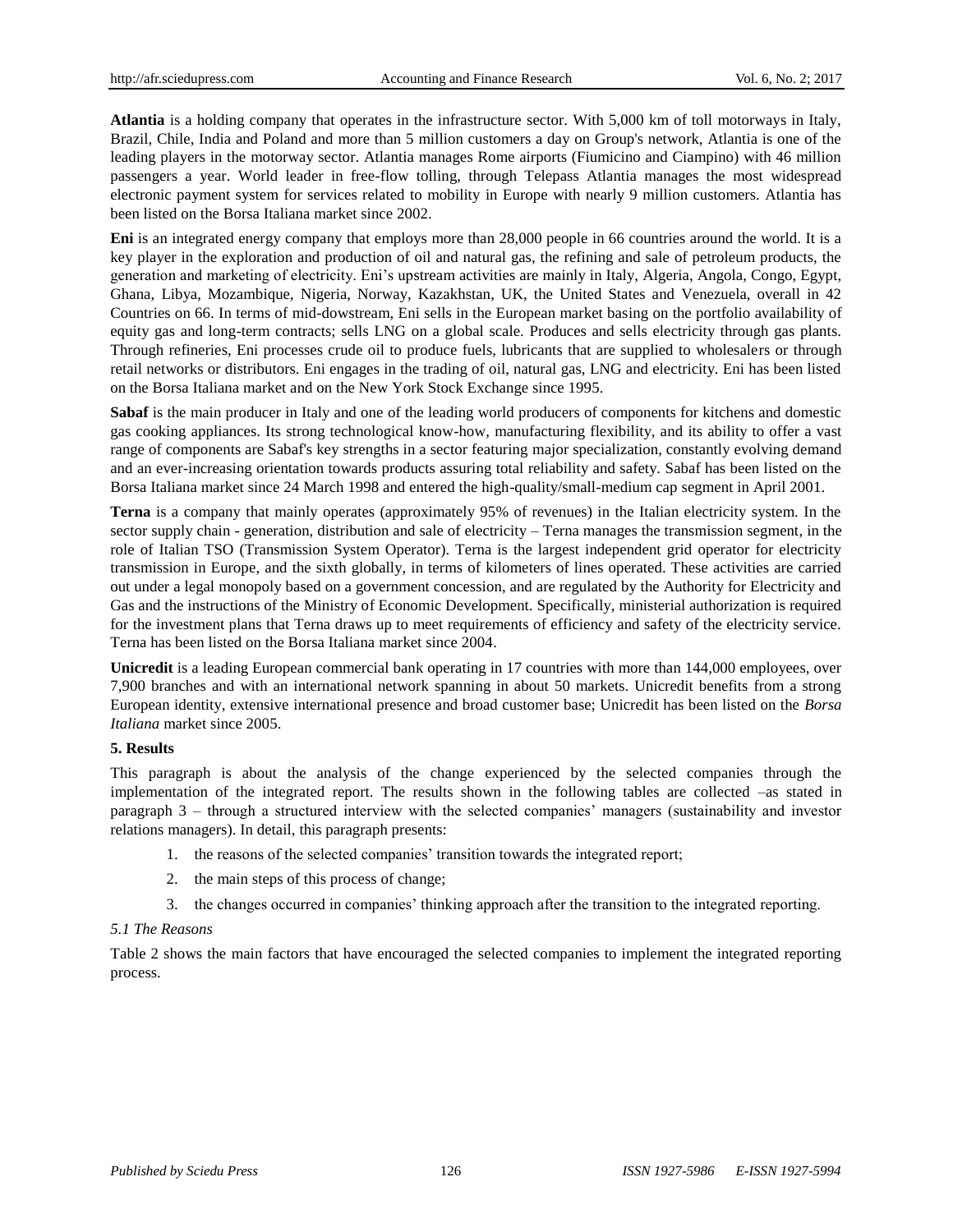| <b>Atlantia</b>                                                                              | Eni                                                                                                                                                                                                                                                                                     | <b>Sabaf</b>                                                                                          | <b>Terna</b>                                                                                                                         | <b>Unicredit</b>                                                                                                                                                 |
|----------------------------------------------------------------------------------------------|-----------------------------------------------------------------------------------------------------------------------------------------------------------------------------------------------------------------------------------------------------------------------------------------|-------------------------------------------------------------------------------------------------------|--------------------------------------------------------------------------------------------------------------------------------------|------------------------------------------------------------------------------------------------------------------------------------------------------------------|
| 2012                                                                                         | 2010                                                                                                                                                                                                                                                                                    | 2005                                                                                                  | 2013                                                                                                                                 | 2014                                                                                                                                                             |
| Answer to a cultural<br>incentive in terms of<br>sustainability and<br>social responsibility | - Opportunity to represent<br>Eni's integrated approach.<br>- The awareness - mainly<br>due to the accident of the<br>Deepwater Horizon platform<br>in the Gulf of Mexico - that<br>non financial aspects may<br>greatly affect the business<br>results and the company's<br>reputation | Answer to a<br>cultural<br>incentive in<br>terms of<br>sustainability<br>and social<br>responsibility | Answer to a<br>cultural incentive<br>in terms of<br>company's will to<br>communicate in a<br>sustainable manner<br>the value created | Need to<br>communicate the<br>company's<br>integrated approach<br>and commitment to<br>operate in a<br>sustainable manner,<br>thus generating<br>value over time |

|  | Table 2. The integrated reporting moving reasons |  |  |
|--|--------------------------------------------------|--|--|
|  |                                                  |  |  |

The analysis of the Table 2 suggests a distinction between:

- cultural reasons, relating to the corporate governance bodies' decision to communicate the creation of sustainable value, according to an integrated thinking approach involving the entire organization (from top management to all employees). In this case, the interviewees believed that integrated reporting was better able to disclose how the company creates value than issuing two stand alone documents (the sustainability report and the financial report);
- reputational reasons, dealing with the company's awareness that non-financial aspetcs may greatly affect the business results and the company's reputation. This awareness mainly derives from the occurrence of environmental and safety accidents in company's plants.

Even if in some cases the reputational aspect has influenced the company's decision to move towards the integrated report (push strategy), the above stated results underline that the cultural reasons are the most relevant in such a choice (pull strategy). In fact, all the selected companies decided to develop a different form of communication – in addition to the traditional one – mainly to express the result of an integrated business. In general, in the selected companies'view, starting out on the preparation of the integrated report was not only a tool for gaining reputational or image benefits, but the expression of their authentic will to adhere to a new communication code suitable to disclose the creation of sustainable value.

# *5.2 The Transition towards the Integrated Report*

The selected companies' transition towards the integrated report can be analysed by identifying some main steps that took place in a different chronological order for each company.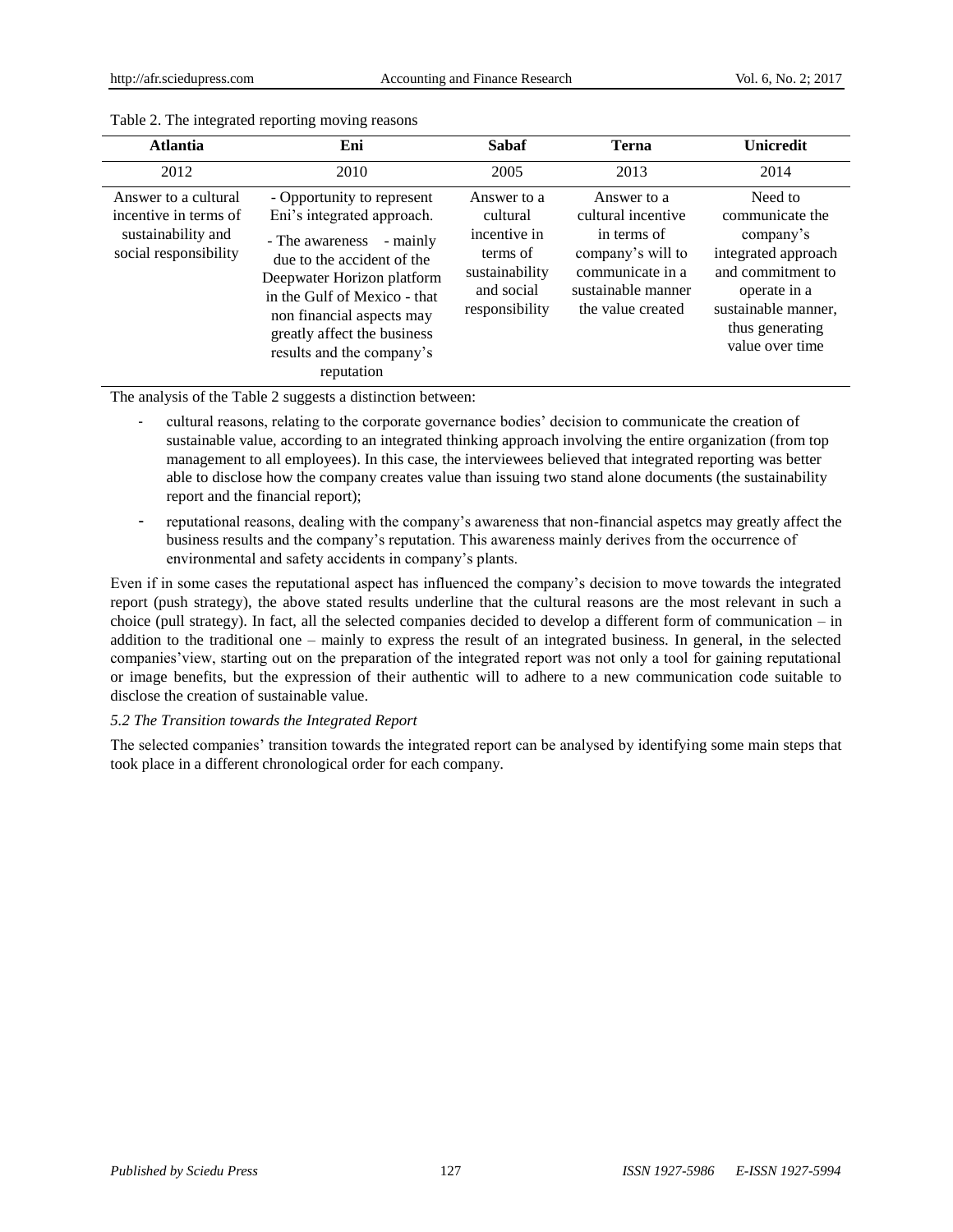| Company              | Atlantia                 | Eni                      | Sabaf               | Terna                    | <b>Unicredit</b>         |
|----------------------|--------------------------|--------------------------|---------------------|--------------------------|--------------------------|
|                      |                          |                          |                     |                          |                          |
| <b>IR</b> first-time | 2012                     | 2010                     | 2005                | 2013                     | 2014                     |
| adoption             |                          |                          |                     |                          |                          |
| The listing and      | 1997-2010                | Before the 2010          | 1998-2004           | Before the 2011          | Before the 2009          |
| corporate social     | Stand alone              | Stand alone              | Listing and the     | Stand alone              | Stand alone              |
| responsibility and   | corporate social         | sustainability           | social corporate    | sustainability           | corporate social         |
| sustainability       | responsibility and       | report                   | responsibility      | report                   | responsibility           |
| stand alone          | sustainability           |                          | report              |                          | report and               |
| reports              | report                   |                          |                     |                          | sustainability           |
|                      |                          |                          |                     |                          | report                   |
|                      |                          |                          |                     |                          |                          |
|                      | 2011                     | 2010-2012                | 2005-2009           | 2011-2012                | 2009-2013                |
|                      | Atlantia's               | Eni's participation      | Integration         | Terna's                  | Unicredit's              |
|                      | participation to the     | to the "IIRC Pilot       | between economic    | participation to the     | Groupwide                |
|                      | " IIRC Pilot             | programme" for           | and non-economic    | "IIRC Pilot              | sustainability           |
| The integration      | programme" for           | experimenting the        | information         | programme" for           | framework (2009).        |
| between financial    | experimenting the        | drafting of an           |                     | experimenting the        | CEO statement            |
| and non-financial    | drafting of an           | integrated report        |                     | drafting of an           | "Sustainability is       |
| information          | integrated report        | Eni's first              |                     | integrated report        | our core business"       |
|                      |                          | integrated report        |                     |                          | (2011)                   |
|                      |                          | according to the         |                     |                          |                          |
|                      |                          | prototype IIR            |                     |                          |                          |
|                      |                          | Framework                |                     |                          |                          |
| The integrated       |                          |                          |                     |                          |                          |
| reporting            | <b>Starting from the</b> | <b>Starting from the</b> | 2011-2015           | <b>Starting from the</b> | <b>Starting from the</b> |
| according to the     | 2012                     | 2013                     | The integrated      | 2013                     | 2014                     |
| <b>Framework</b>     | The integrated           | The integrated           | report according to | The integrated           | The integrated           |
|                      | report according to      | report according to      | the Framework       | report according to      | report according to      |
|                      | the Framework            | the Framework            |                     | the Framework            | the Framework            |

#### Table 3. The main steps towards the integrated report

As shown in Table 3, the main stages are the following:

1. the listing and the corporate social responsibility and sustainability reporting;

- 2. the integration between economic and non-economic information (experimental stage);
- 3. the integrated report according to the Framework.

#### *The listing and the corporate social responsibility and sustainabiliy reporting*

The listing on the Stock Exchange led the selected companies towards the progressive awareness of the opportunity to give to stakeholders a fair presentation of their financial and non-financial results. In particular, the listing on the Stock Exchange implied an increase in the company's awareness of the issue of sustainability and social corporate responsibility and the related involvement of different social partners (customers, suppliers, employees, lenders, government, local communities, etc.). This awareness brought the selected companies to draft their first social corporate responsibility and sustainability reports; at this stage, financial and non-financial information were still disclosed separately. For the selected companies, drawing-up the social corporate responsibility and sustainability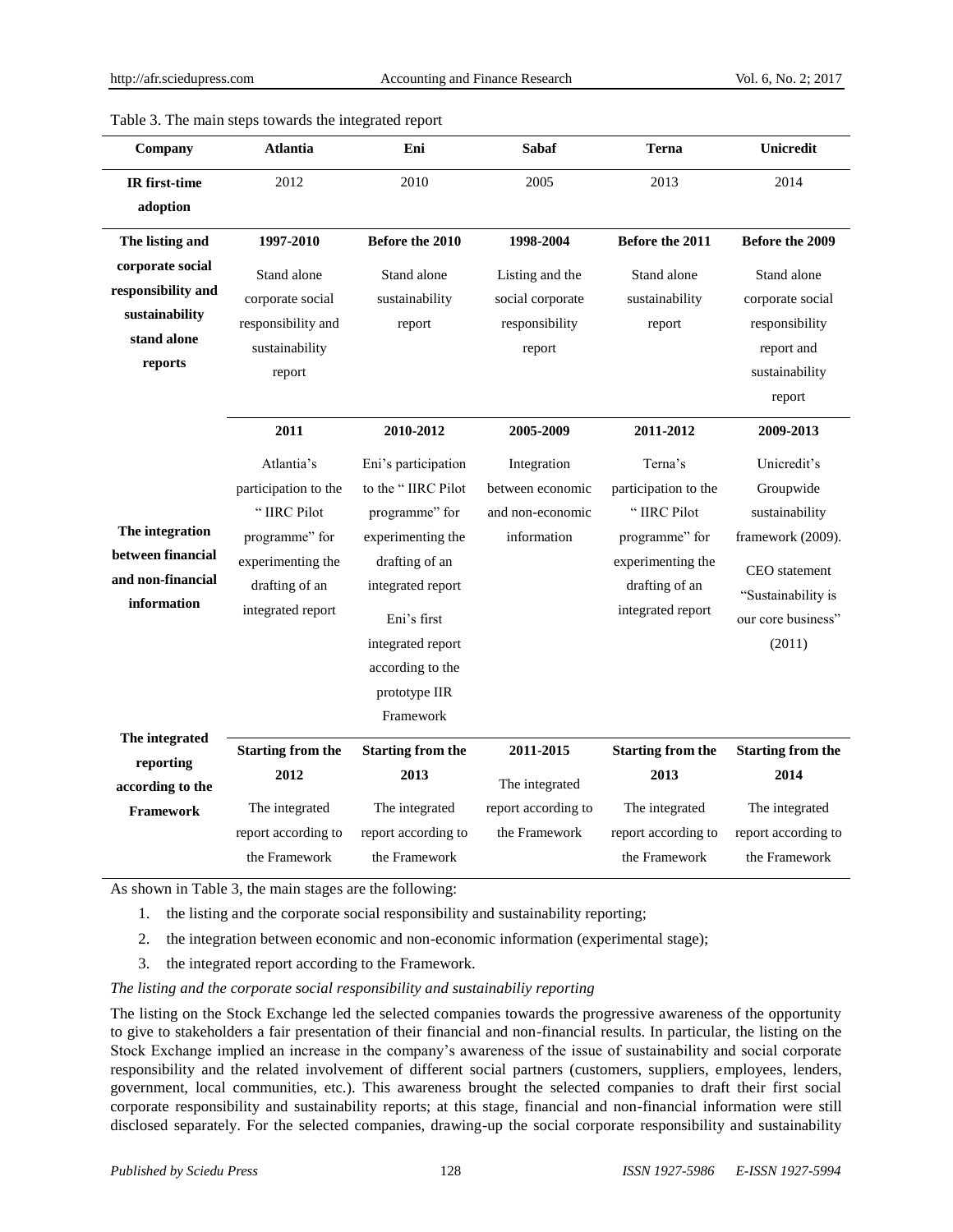reports was the formal undertaking of a process towards an alternative form of communication - no longer just economic and mainly aimed at the shareholders - but broader in scope and aimed at disclosing financial and non-financial results.

# *The integration between economic and non-economic information (the experimental stage)*

During this stage, the selected companies decided to implement the integrated reporting process by merging financial and non-financial data in a single document; in their view, moving to an integrated report expressed the transition from a localised approach of corporate disclosure to a holistic type of vision, although we cannot speak of an integrated report as envisaged by the Framework. In order to experiment the drafting of an integrated report, some of the selected companies participate to the IIRC "Pilot programme" as shown in Table 1.

#### *The integrated report according to the Framework*

Only after the establishment of the IIRC in August 2010 and the publication of a series of documents regarding the integrated report (especially, IIRC 2011), the selected companies undertook the review of their annual report according to an integrated approach in which sustainability and value creation were linked – according to a long-term approach – to: system of risk management and governance, business strategy, impact on the allocation of available resources and the ability to provide reliable projections of future performance.

Since December 2013, after the Framework was published, the selected companies were provided with a formal set of rules and guidelines for drawing up the integrated report.

With regard to the Framework, selected companies underlined some specific weaknesses of this report; in particular, these topics were revealed after the interviews.

|            | <b>Atlantia</b> | Eni                   | <b>Sabaf</b>       | <b>Terna</b>       | <b>Unicredit</b>      |
|------------|-----------------|-----------------------|--------------------|--------------------|-----------------------|
| The main   | None            | Too little binding    | Set of principles  | Too little         | No major weakness     |
| Framework  |                 | about materiality     | rather than set of | binding about      | since it is a general |
| weaknesses |                 | principle             | standards          | materiality        | framework             |
|            |                 |                       |                    | principle          | including principles  |
|            |                 | Difference in         |                    |                    | that can be easily    |
|            |                 | defining              |                    | Set of principles  | customized            |
|            |                 | materiality           |                    | rather than set of | according to the      |
|            |                 | between               |                    | standards          | industry main         |
|            |                 | Framework and         |                    |                    | features              |
|            |                 | <b>GRI</b> principles |                    |                    |                       |

Table 4. The IIR Framework's weaknesses in selected companies' opinion

As shown in Table 4, the main Framework's weaknesses are:

the discretionary approach in defining materiality;

the specific nature of the Framework consisting in a set of principles rather than a set of standards.

Table 5 shows the selected companies' stakeholder focus identified in their integrated reports.

Table 5. The <IR> stakeholders' focus

|                | <b>Atlantia</b> | Eni                          | <b>Sabaf</b> | Terna     | Unicredit |  |
|----------------|-----------------|------------------------------|--------------|-----------|-----------|--|
| $<$ IR $>$     |                 |                              |              |           |           |  |
| stakeholders's | Investors       | Investors                    | All the      | Investors | All the   |  |
| focus          |                 | stakeholders<br>stakeholders |              |           |           |  |

As we can see from Table 5, the interviews revealed that the integrated report is addressed to investors, rather than to all stakeholders.

#### *5.3 The Experienced Change: towards An Integrated Thinking Approach*

The integrated reporting's implementation process can be regarded as a transition from a stand alone approach to integrated thinking as well as a transition from an implicit to a more explicit approach to sustainability. More precisely, in the case studies we examined the integrated reporting implementation process had the potential to shift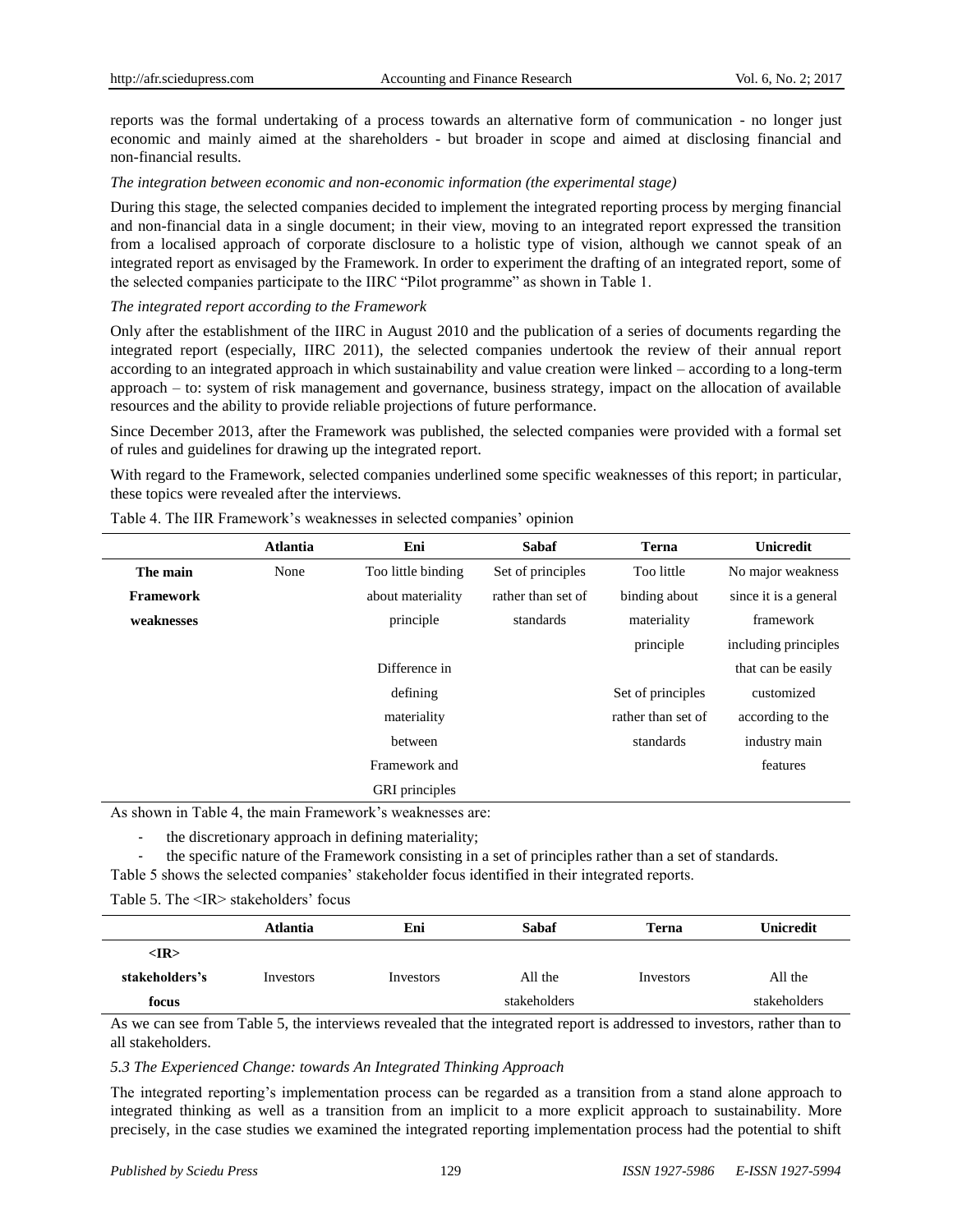the thinking of corporate actors to better align the goal of profit maximisation with the well-being of the society and the environment.

In this sense, the change experienced through the implementation of the integrated report can be idenfied in the following main aspects:

- the implementation of a "connectivity approach";
- a wide identification of the company's value relevant "capitals";
- the improvement of the corporate sustainability approach;
- the review of company's materiality concept;
- the adjustment of the internal control systems;
	- the company's effort to overcome literature criticism.

Before adopting the integrated report, company's communication was usually based on a stand alone approach of disclosing, by issuing separate documents for financial and non-financial information. In this sense, the change experienced through the implementation of the integrated report implies the development of a "connectivity approach" in order to link the different business areas with the related relevant information. The selected companies make efforts in order to show - through the integrated report - a holistic picture of the combination and dependencies between the factors affecting the organization's ability to create value over time. In this sense, the majority of the selected companies declared that the implementation of the connectivity principle was very difficult because the stand alone thinking approach was strongly rooted.

As a consequence of the integrated reporting process, all the selected companies move from the restricted vision mainly based on the manufactured capital to a wider approach including also the financial capital, the intellectual capital, the human capital, the natural capital and the social and relationship capital as defined in the Framework. In this sense, the selected companies identify – according to an integrated approach - the resources from which value is created.

|                      | <b>Atlantia</b> | Eni            | Sabaf | <b>Terna</b> | <b>Unicredit</b> |
|----------------------|-----------------|----------------|-------|--------------|------------------|
| Corporate social     | ۰               | ٠              |       |              | ۰                |
| responsibility       |                 |                |       |              |                  |
| report               |                 |                |       |              |                  |
| <b>Environmental</b> | ۰               | $\blacksquare$ |       |              | -                |
| report               |                 |                |       |              |                  |
| Sustainability       |                 |                |       |              |                  |
| report               |                 |                |       |              |                  |
| $<$ IR $>$           |                 |                |       |              |                  |

Table 6. The <IR> regard to the other reporting documents

The implementation of integrated thinking also improves the company's sustainability approach; in each and every selected companies' department, corporate sustainability principles are translated – through integrated reporting – into specific objectives and goals to make them part of the daily job of the company's employees rather than to live them as a non-operational vision held by those at the top management. In fact, integrated reporting process represents an evolution of the company's sustainability culture; as shown in Table 6, in some cases, the integrated report replaced the sustainability. Besides, when in other few cases the company continues to prepare both the reports, the integrated one aims at communicating the sustainability value creation; in this sense it must be regarded as a completion of the sustainability report.

The selected companies' adoption of integrated thinking also induces a change in the identification of material aspects, that are the matters that affect the organization's ability to create value over the short, medium and long term.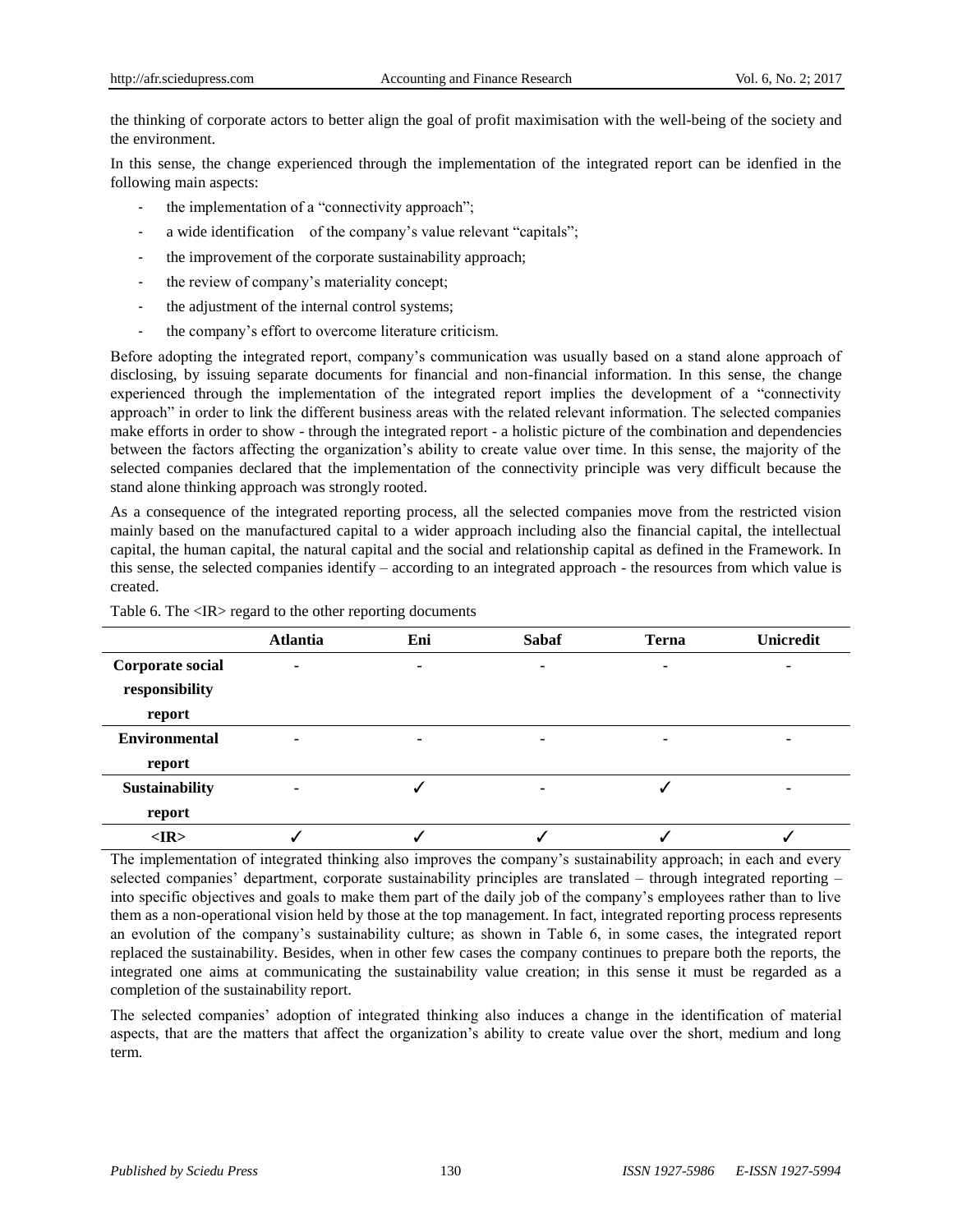|                   | <b>Atlantia</b>                  | Eni                 | <b>Sabaf</b>              | <b>Terna</b>                     | <b>Unicredit</b>          |
|-------------------|----------------------------------|---------------------|---------------------------|----------------------------------|---------------------------|
| Materiality areas | energy technology                | integrity in        | staff training;           | efficacy of the                  | corporate identity;       |
|                   | efficiency;                      | business            |                           | governance                       |                           |
|                   | waste and                        | management;         | industrial                | model;                           | financial education;      |
|                   | hazardous                        | safety and asset    | relations;                | integrity and                    | employee's development;   |
|                   | substances;                      | integrity;          |                           | transparency in                  | human rights;             |
|                   | water;                           | equal               | remuneration and          | Corporate                        |                           |
|                   | protection of                    | opportunities for   | incentive policies;       | Conduct;                         | performance management;   |
|                   | territory;                       | all people;         |                           | mitigation of                    | work-life balance;        |
|                   | noise pollution;                 | combating climate   | atmospheric               | visual impact;                   |                           |
|                   | changes in                       | change (GHG         | emissions;                | safeguarding                     | risk culture;             |
|                   | regulatory                       | reduction, energy   |                           | biodiversity;                    |                           |
|                   | framework;                       | efficiency);        | waste management          | management                       | environmental impact;     |
|                   | traffic trends:                  | local development   | and environmental         | and monitoring                   | responsible finance;      |
|                   | concession                       | / local content and | impact;                   | of                               |                           |
|                   | continuity;                      | promoting access    |                           | electromagnetic                  | employment;               |
|                   | investment plan;                 | to energy;          | research and              | fields;                          |                           |
|                   | service quality and              | technological       | innovation;               | climate change,                  | innovative bank;          |
|                   | customer                         | innovation.         |                           | emissions and                    |                           |
|                   | satisfaction;<br>strategic risk; |                     | customer<br>satisfaction; | responsible use<br>of resources; | fair business behaviour;  |
|                   | road and airport                 |                     |                           | responsible use                  | community proximity;      |
|                   | safety marketing                 |                     | eco-efficiency and        | of resources;                    |                           |
|                   | and                              |                     | product quality           | health and                       | clear approach to market; |
|                   | communications;                  |                     | management;               | safety of                        |                           |
|                   | performance                      |                     |                           | workers and                      | diversity and inclusion;  |
|                   | management;                      |                     | managing                  | correct working                  | compliance;               |
|                   | health & safety in               |                     | relationships with        | practices;                       |                           |
|                   | the workplace;                   |                     | suppliers;                | developing                       | simplicity and            |
|                   | sustainable supply               |                     |                           | human                            | transparency;             |
|                   | chain;                           |                     | health and safety         | resources.                       | quality and value;        |
|                   |                                  |                     | of personnel.             |                                  |                           |
|                   |                                  |                     |                           |                                  | financial stability;      |
|                   |                                  |                     |                           |                                  |                           |
|                   |                                  |                     |                           |                                  | support to business;      |
|                   |                                  |                     |                           |                                  | customer proximity;       |
|                   |                                  |                     |                           |                                  |                           |
|                   |                                  |                     |                           |                                  | fair business behaviour;  |
|                   |                                  |                     |                           |                                  | innovative bank;          |
|                   |                                  |                     |                           |                                  | future trends;            |
|                   |                                  |                     |                           |                                  | research and innovation   |

As underlined in Table 7, we found a growing extension of the main materiality areas that the selected companies identified.

According to the integrated thinking implementation, the companies' internal control system was adapted and new key performance indicators (KPI) were introduced in order to disclose both financial and non-financial performances. The selected companies have also implemented an integrated approach in order to interpret such new indicators.

With reference to the literature mentioned in Paragraph 2 we examined to what extent the integrated thinking approach has led the selected companies to draw an integrated report overcoming the issues raised by different authors on the Framework.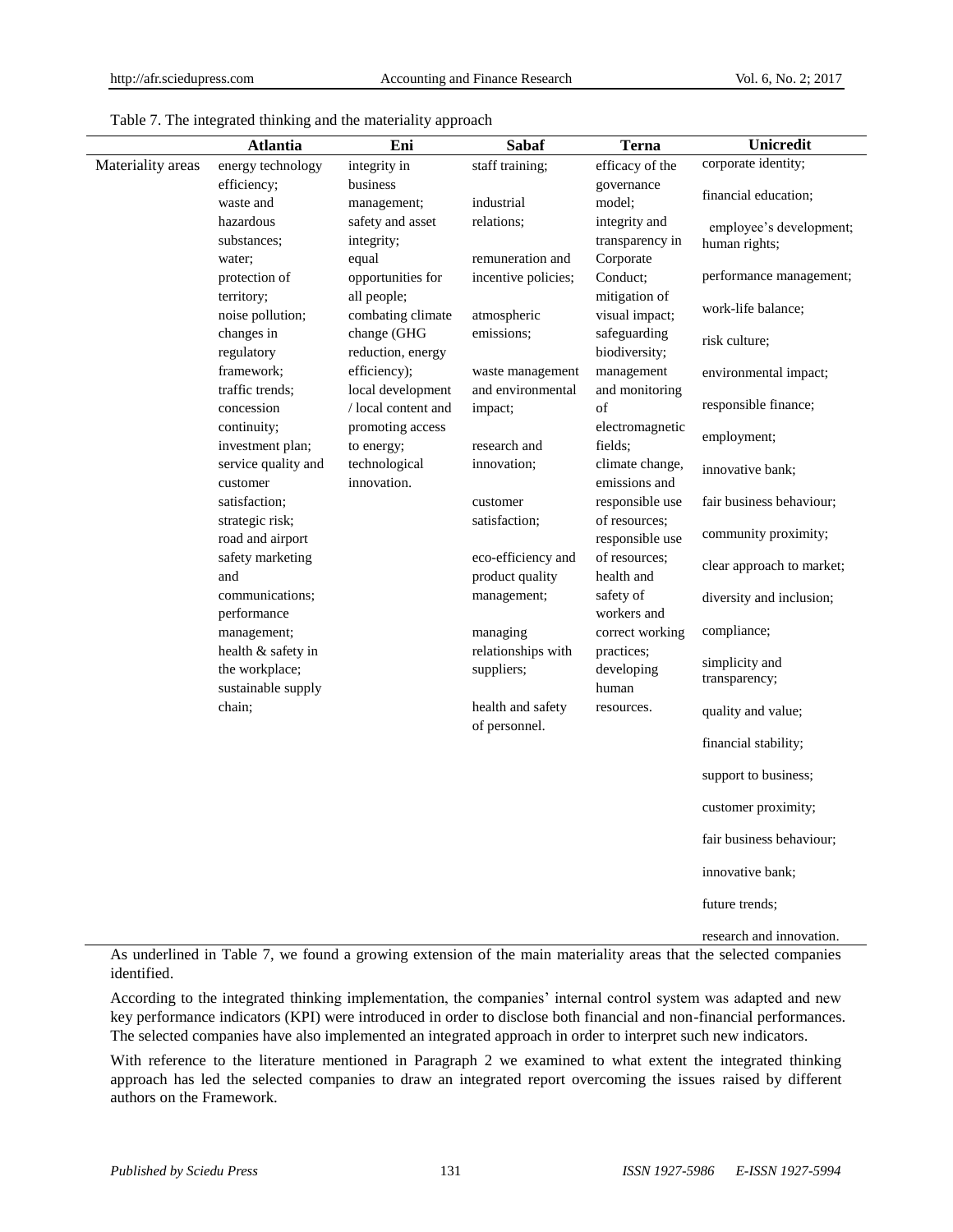| <b>Authors</b> | Year | Framework's                           | Atlantia's           | Eni's $\leq$ IR>     | Sabaf's $\langle IR \rangle$  | Terna's <ir></ir>       | Unicredit's             |
|----------------|------|---------------------------------------|----------------------|----------------------|-------------------------------|-------------------------|-------------------------|
|                |      | weakness                              | $<$ IR>              |                      |                               |                         | $<$ IR>                 |
| <b>Brown</b>   | 2014 | Unsuitable in                         | Atlantia             | Eni believes         | Sabaf believes                | Terna believes          | Unicredit               |
| and            |      | stimulating more                      | believes that        | that the             | that the                      | that the                | believes that           |
| Dillard        |      | responsible                           | the integrated       | integrated           | integrated                    | integrated              | the integrated          |
|                |      | behaviour; little                     | report has           | report has           | report has                    | report has              | report has              |
|                |      | attention to the                      | encouraged           | encouraged           | encouraged                    | encouraged              | encouraged              |
|                |      | social, political                     | the adoption         | the adoption         | the adoption                  | the adoption            | the adoption            |
|                |      | and economic                          | of more              | of more              | of more                       | of more                 | of more                 |
|                |      | context.                              | responsible          | responsible          | responsible                   | responsible             | responsible             |
|                |      |                                       | behaviour            | behaviour            | behaviour                     | behaviour               | behaviour               |
|                |      |                                       | over time.           | over time.           | over time.                    | over time.              | over time.              |
| Higgins,       | 2014 | The approaches to                     | The integrated       | The integrated       | The integrated                | The integrated          | The integrated          |
| Stubbs         |      | reading are often                     | report               | report               | report                        | report                  | report                  |
| and Love       |      | conflicting, thus                     | constitutes a        | constitutes a        | constitutes a                 | constitutes a           | constitutes a           |
|                |      | limiting the role of                  | useful tool for      | useful tool for      | useful tool for               | useful tool for         | useful tool for         |
|                |      | the integrated                        | learning more        | learning more        | learning more                 | learning more           | learning more           |
|                |      | report with respect                   | thoroughly           | thoroughly           | thoroughly                    | thoroughly              | thoroughly              |
|                |      | to the assertion of                   | about the            | about the            | about the                     | about the               | about the               |
|                |      | more responsible                      | reality of the       | reality of the       | reality of the                | reality of the          | reality of the          |
|                |      | management                            | business.            | business.            | business.                     | business.               | business.               |
|                |      | behaviour.                            |                      |                      | However, the                  |                         |                         |
|                |      |                                       |                      |                      | reading of the                |                         |                         |
|                |      |                                       |                      |                      | document in                   |                         |                         |
|                |      |                                       |                      |                      | question can                  |                         |                         |
|                |      |                                       |                      |                      | vary                          |                         |                         |
|                |      |                                       |                      |                      | depending on                  |                         |                         |
|                |      |                                       |                      |                      | how evolved                   |                         |                         |
|                |      |                                       |                      |                      | the third party               |                         |                         |
|                |      |                                       |                      |                      | readers are.                  |                         |                         |
| Rensburg       | 2014 | Secondary value                       | The integrated       | The integrated       | The integrated                | The integrated          | The integrated          |
| and Botha      |      | of the integrated                     | report is            | report is            | report is                     | report is               | report is               |
|                |      | disclosure with                       | intended as a        | intended as a        | intended as a                 | intended as a           | intended as a           |
|                |      | respect to                            | single               | single               | single                        | single                  | single                  |
|                |      | traditional                           | document in          | document in          | document in                   | document in             | document in             |
|                |      | economical and                        | which to bring       | which to bring       | which to bring                | which to bring          | which to bring          |
|                |      | financial                             | together both        | together both        | together both                 | together both           | together both           |
|                |      | communications.                       | the financial        | the financial        | the financial                 | the financial           | the financial           |
|                |      |                                       | and<br>non-financial | and<br>non-financial | and<br>non-financial          | and<br>non-financial    | and<br>non-financial    |
|                |      |                                       | information.         | information.         | information.                  | information.            | information.            |
|                |      |                                       |                      |                      |                               |                         | Great                   |
| Flower         | 2015 | Little attention to<br>the issue of   | Great<br>emphasis is | Great<br>emphasis is | Sabaf gives                   | Great                   |                         |
|                |      |                                       |                      | given to             | prominence to<br>the issue of | emphasis is<br>given to | emphasis is<br>given to |
|                |      | sustainability.<br>The content of the | given to             |                      |                               |                         |                         |
|                |      | Framework's                           | sustainability.      | sustainability.      | sustainability.               | sustainability.         | sustainability.         |
|                |      |                                       |                      |                      |                               |                         |                         |
|                |      | requirements is                       |                      |                      |                               |                         |                         |
|                |      | poorly binding.                       |                      |                      |                               |                         |                         |
| Thomson        | 2015 | A lack of adequate                    | Great                | Great                | Sabaf gives                   | Great                   | Great                   |
|                |      | appreciation of the                   | emphasis is          | emphasis is          | prominence to                 | emphasis is             | emphasis is             |
|                |      | sustainability                        | given to             | given to             | the issue of                  | given to                | given to                |
|                |      | aspect.                               | sustainability.      | sustainability.      | sustainability.               | sustainability.         | sustainability.         |

# Table 8. – The selected companies' integrated report with regard to the main criticism of the Framework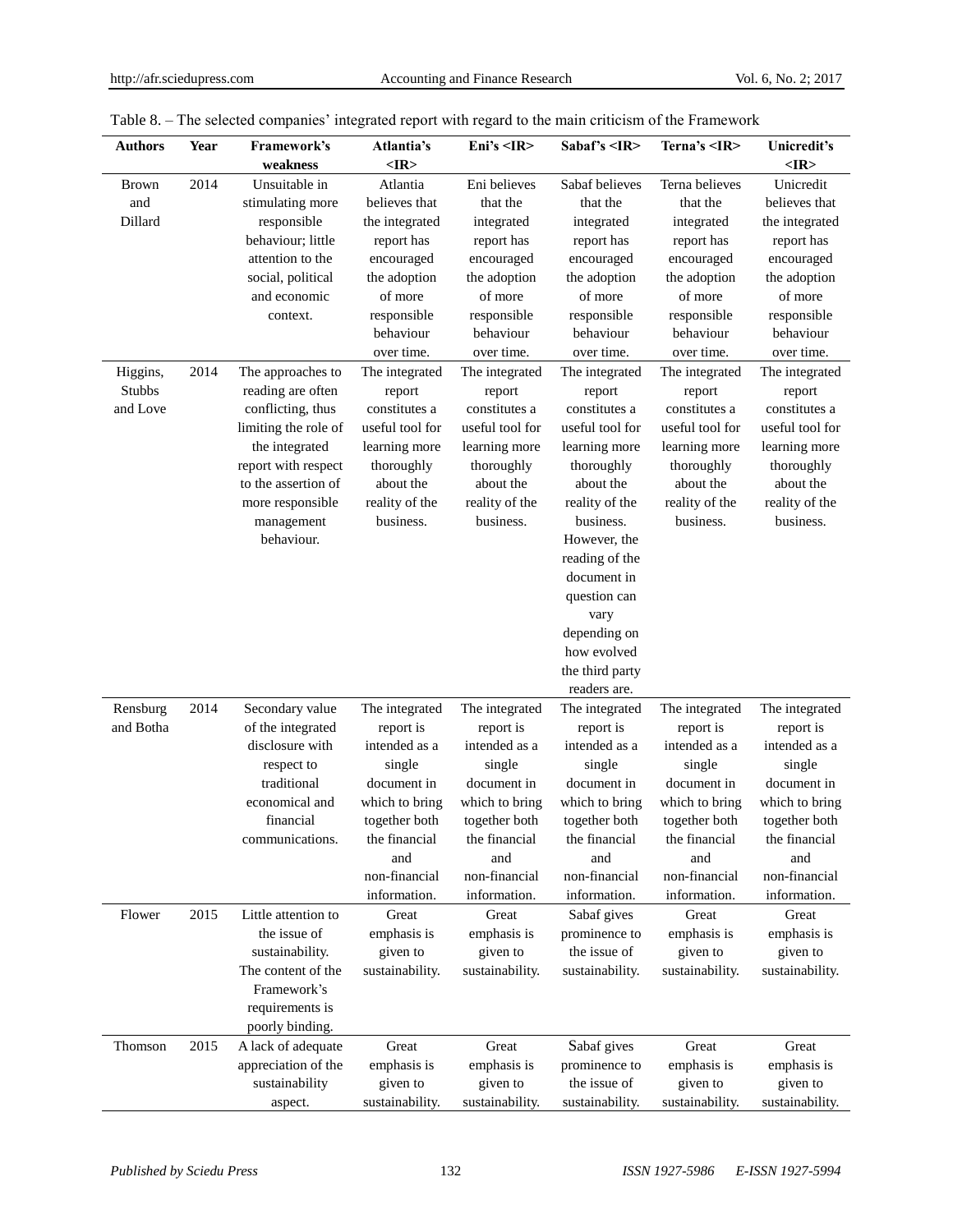Table 8 suggests that the selected companies' integrated report overcomes, for the most part, the criticism of the Framework's guidelines, especially in terms of a great focus on sustainability issue and of encouraging more responsible behaviours over time. In this regard, the implementation of the integrated thinking approach led to a general improvement of the corporate's disclosure mainly in terms of greater focus on sustainability issues.

### **6. Conclusion**

In this paper we aimed to contribute to the social and environmental accounting literature by providing field-based case study evidence collected from the Italian listed companies about the implementation of the integrated reporting where currently there is a distinct lack of research. In this sense, the present study differs from the previous empirical studies focused on the evaluation of the companies' integrated report compliance to the Framework or on their business model disclosure practices.

The case studies we examined in this paper portray the Italian listed companies' transition towards the integrated reporting. In detail, this paper attempted to answer to two research questions: on the one hand we wonder why the selected Italian listed companies have moved to integrated reporting, on the other we are interested in exploring which main changes the selected Italian listed companies experienced through the implementation of integrated reporting.

On the first question, our analysis showed that the companies' choice in drawing up the integrated report was mainly an answer to a cultural and – in some cases - reputational need in terms of sustainability and social responsibility that the selected companies decided to satisfy, according to a continuous improvement approach.

As for the second question, the change due to the adoption of the integrated report can be regarded as a transition from a stand alone approach to integrated thinking, as well as a transition from an implicit to a more explicit approach to sustainability. More precisely, our findings showed that the change experienced by the selected companies was related to these main aspects: the implementation of a connectivity approach; the extension of the set of company's value relevant capitals; the improvement of the corporate sustainability approach; the adjustment of the internal control systems; the review of company's materiality vision; the company's effort to overcome the literature criticism.

# **References**

- Adams, C. (2002). Internal organisational factors influencing corporate social and ethical reporting: beyond current theorising. *Accounting, Auditing & Accountability Journal, 15*, 223-250. <https://doi.org/10.1108/09513570210418905>
- Adams, C. & McNicholas, P. (2007). Making a difference; sustainability reporting, accountability and organisational change. *Accounting, Auditing & Accountability Journal, 20*, 382-402. <https://doi.org/10.1108/09513570710748553>
- Adams, C. & Frost, G. (2008). Integrating sustainability reporting into management practices. *Accounting Forum, 32*, 288-302. <https://doi.org/10.1016/j.accfor.2008.05.002>
- Adams, C. (2015). The International Integrated Reporting Council: A call to action. *Critical Perspetctives on Accounting, 27*, 23-28.<https://doi.org/10.1016/j.cpa.2014.07.001>
- Brown, J. & Dillard, J. (2014). Integrated reporting: on the need for broadening out and opening up. *Accounting, Auditing and Accountability Journal, 27*, 1120-1156. <https://doi.org/10.1108/AAAJ-04-2013-1313>
- Burke, J. & Clark, C. (2016). The business case of integrated reporting: insights from leading pratictioners, regulators and academics. *Business Horizons*, (in press). <https://doi.org/10.1016/j.bushor.2016.01.001>
- Busco, C., Frigo, M.L., Riccaboni, A. & Quattrone, P. (2013). *Integrated Reporting. Concepts and Cases that Redefine Corporate Accountability*, Springer, Swizerland.
- De Villiers, C., Rinaldi, L. & Unerman, J. (2014). Integrated Reporting: Insights, gaps and an agenda for future research. *Accounting, Auditing and Accountability Journal, 27*, 1042-1067. <https://doi.org/10.1108/AAAJ-06-2014-1736>
- Eccles, R. & Krzus, M. (2010). *One report – Integrated Reporting for a Sustainable Strategy.* New York, Wiley & Sons.
- Eccles, R., Beiting, C. & Saltzman, D. (2010). *The Landscape of Integrated Reporting*. Harvard Business School, Boston.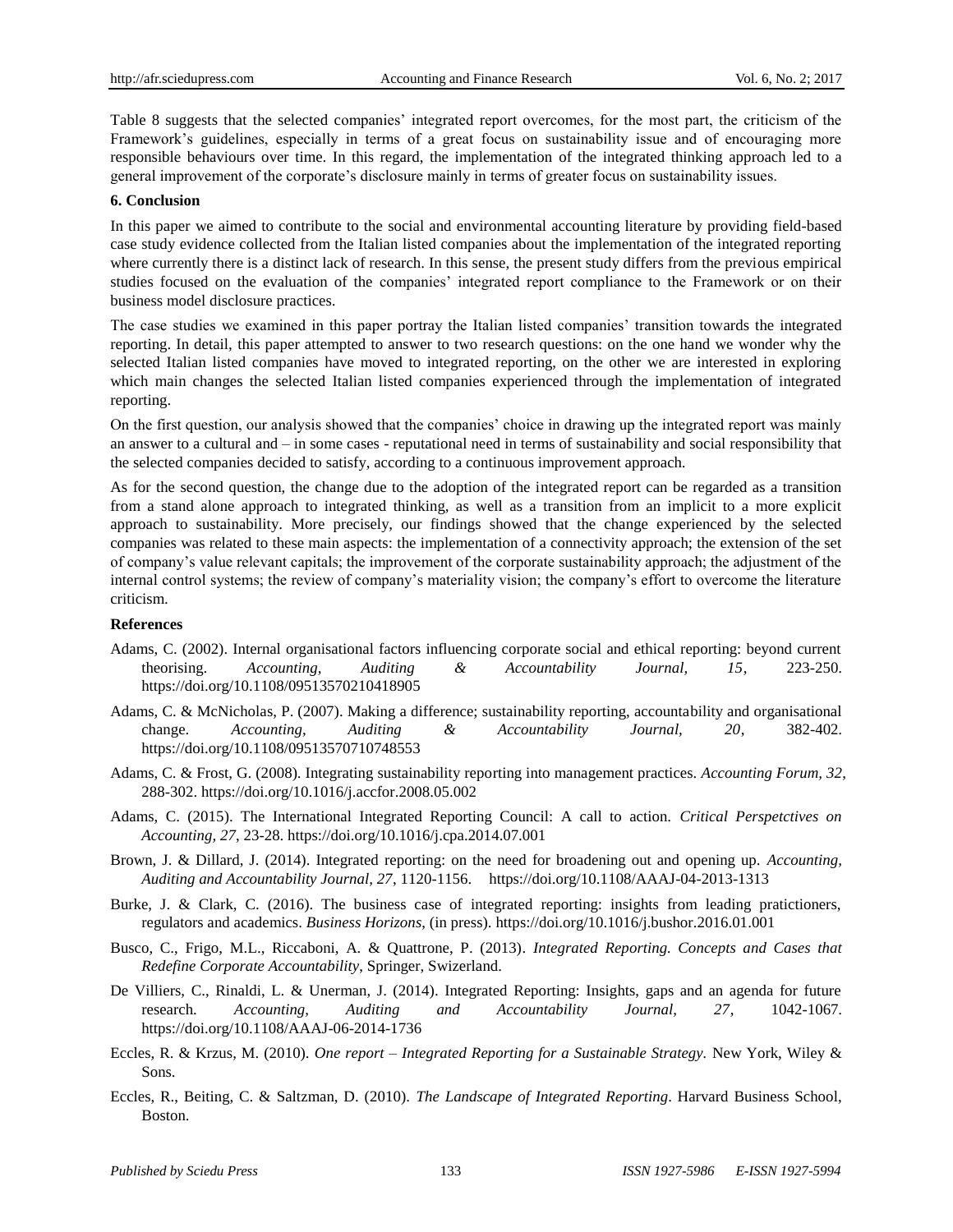- Eccles, R. & Saltzman, D. (2011). Achieving sustainability trough integrating reporting. *Stanford Social Innovation Review*, 57-61.
- Eccles, R., Krzus, M. & Watson, L. (2012). Integrated reporting requires Integrated Assurance, in Oringel, J., *Effective Auditing for Corporates: Key Developments in Practice and Procedures.* London, Bloomsbury Information.
- Eccles, R. & Krzus, M. (2014). *Integrated Reporting Movement. Meaning. Momentum. Motives and Materiality.* New York, Wiley.
- Eisenhardt, K. (1989). Building theorie from case study research. *Academy of Management Review, 14*, 532-550.
- Flower, J. (2015). The International Integrated Reporting Council: A story of failure. *Critical Perspectives in Accounting, 17*, 1-17. <https://doi.org/10.1016/j.cpa.2014.07.002>
- Herzig, C., Viere, T., Schaltegger, S. & Burritt, R. (2012). *Environmental management accounting. Case studies of South-East Asian companies*, London, Routledge.
- Higgins, C., Stubbs, W. & Love, T. (2014). Walking the talk(s): Organisational narratives of integrated reporting. *Accounting, Auditing and Accountability Journal, 27*, 1090 – 1119. https://doi.org/10.1108/AAAJ-04-2013-1303
- Incollingo, A. (2014). *Le prime esperienze di bilancio integrato*. Giappichelli, Torino.
- Ioana, D. & Adriana, T.-T. (2014). Research agenda on integrating reporting: new emergent theoy and practice. *Procedia Economics and Finance, 15*, 221-227. [https://doi.org/10.1016/S2212-5671\(14\)00488-2](https://doi.org/10.1016/S2212-5671(14)00488-2)
- Jensen, J. C., & Berg, N. (2012). Determinants of Traditional Sustainability Reporting Versus Integrated Reporting. *An Institutionalist Approach. Business Strategy and the Environment, 21*.<https://doi.org/10.1002/bse.740>
- International Integrated Reporting Council. (2011). *Towards Integrated Reporting – Communicating Value in the 21st Century*, Discussion Paper, Retrived from http://www.theiirc.org.
- International Integrated Reporting Council. (2013). *The International <IR> Framework*, Retrived from http://www.theiirc.org.
- International Integrated Reporting Council. (2013). *Summary of significant issues*, Retrived from http://www.theiirc.org.
- International Integrated Reporting Council. (2013). *Basis for conclusions*, Retrived from http://www.theiirc.org.
- International Integrated Reporting Council. (2013). *Value Creation. Background Paper for <IR>,* Retrived from [http://www.theiirc.org.](http://www.theiirc.org/)
- Krippendorff, K. (1980). *Content Analysis: An Introduction to its Methodology*, London, Sage.
- Lai, A., Melloni, G. & Stacchezzini, R. (2013). Disclosing Business Model in the Integrated Report: Evidence from European Early Adopters. Paper presented at Aidea Conference, Lecce (Italy), 19-21 settembre 2013.
- Merchant, K. (1985). Organizational Controls and Discretionary Program Decision Making: A Field Study. *Accounting Organizations and Society, 10*, 67-85. [https://doi.org/10.1016/0361-3682\(85\)90032-7](https://doi.org/10.1016/0361-3682(85)90032-7)
- Mio, C. (2016). *Integrated reporting. A new accounting disclosure*. Palgrave Macmillan, UK. <https://doi.org/10.1057/978-1-137-55149-8>
- Patton, E. & Appelbaum, S. (2003). The case for case studies in management research. *Management Research News, 26*, 60-71. https://doi.org/10.1108/01409170310783484
- Rensburg, R. & Botha, E. (2014). Is integrated reporting the silver bullet of financial communication? A stakeholder perspective from South Africa. *Public Relations Review, 40*, 44-152. <https://doi.org/10.1016/j.pubrev.2013.11.016>
- Ryan, B., Scapens, R. & Theobal, M. (1992). *Research Method and Methodology in Finance and Accounting*. Academic Press, London.
- Salvioni, D. & Bosetti, L. (2014). Stakeholder engagement and integrated reporting: evidence from the adoption of the IIRC Framework. Paper presented at International Multidisciplinary Academic Conference, Institute of Strategic and International Studies, Paris.
- Simons, R. (1990). The Role of Management Control Systems in Creating Competitive Advantage: New